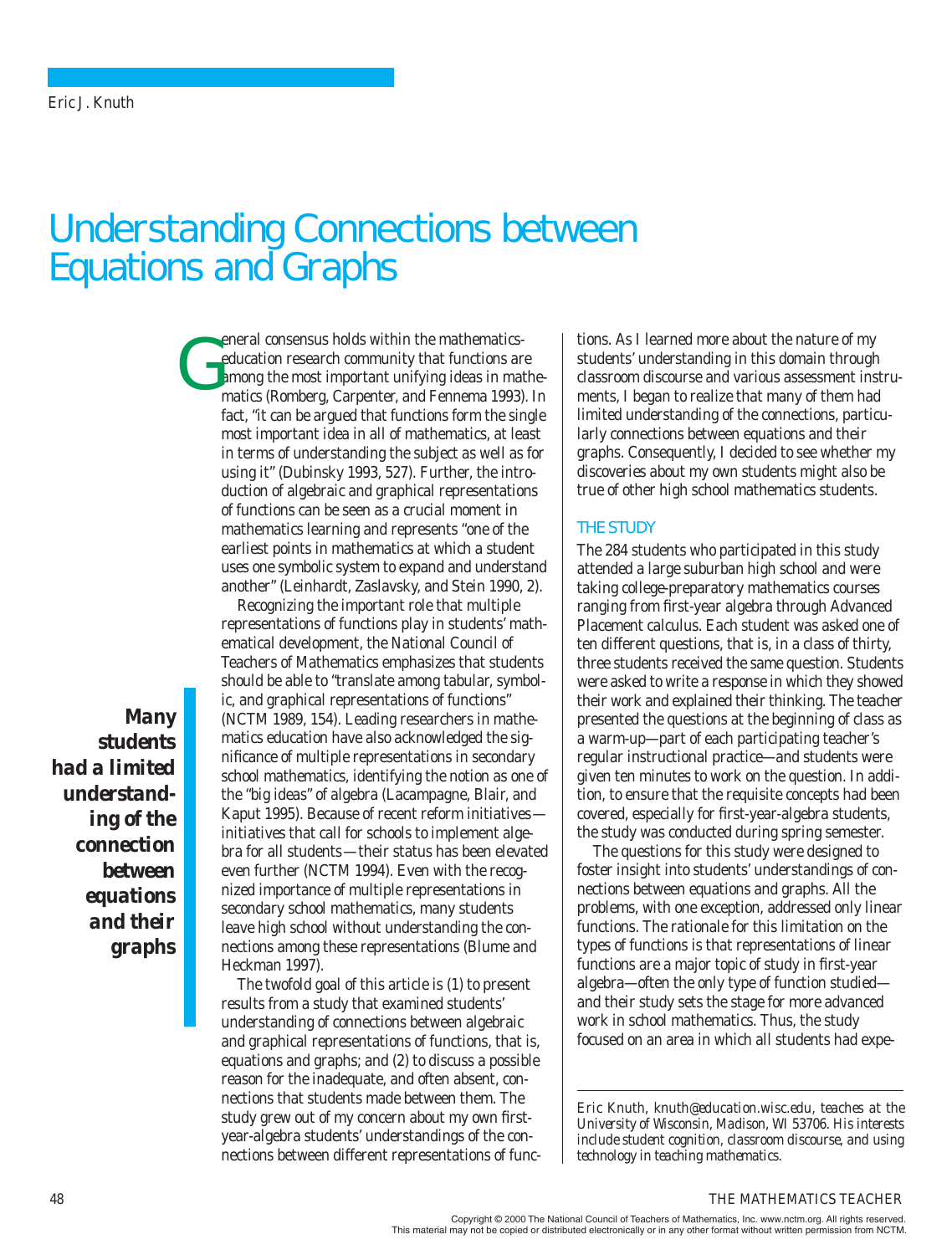rience and in which all should have understood the fundamentals. Five of the ten questions in particular were designed to elicit the students' understandings of a fundamental connection—a point satisfies an equation if and only if the point is on the graph of the equation. Those five questions are the focus of this article. The remaining questions did not focus explicitly on this connection, and students' responses are not discussed in this article.

Each of the five questions discussed in this article gave students both an equation and a corresponding graph. For example, question 3 asked students how they would solve an equation that had a missing coefficient. See **figure 3**. Students could answer the question by using either representation; yet perhaps the easiest response was to state that selecting any point on the graph would give a solution, as opposed to first determining the missing coefficient, then substituting a value into the equation for one of the variables, and finally solving for the remaining variable. Students were also asked to furnish an alternative solution method, for example, using the equation instead of the graph, where applicable.

Although the two representations are informationally equivalent, that is, the information available from one representation can be inferred from the other, and vice versa, the two representations are not computationally equivalent (Larkin and Simon 1987). Consequently, the representations differ in their solution efficiency: the graphical representation explicitly provides information—displays an infinite number of points—that is given only implicitly in the algebraic representation, in which points must be found computationally. I hypothesized that if students understood this connection, then they would tend to select the more efficient, and often easier, solution strategy, which for this series of questions entailed using the graphical representation.

I classified students' responses into two categories: algebraic solution methods and graphical solution methods. Responses in which the equation was the primary means for finding a solution were categorized as algebraic solution methods, whereas responses that explicitly used the graph were categorized as graphical solution methods. In some instances, a student used the graph in the solution only to support an algebraic approach; such an approach was categorized as an algebraic solution method. After I classified each student's response within a course, for example, geometry, I aggregated all responses and recorded the result as an overall percent on the basis of the solution method used.

#### **RESULTS**

#### *Question 1*

Students could solve the first question (see **fig. 1**) by using either representation, although the graph did not require any calculation. Students could simply read the coordinates of any point from the line. In addition, the form of the equation was one that is not typically used, and the coefficients and constant term were not integers. Mentally determining a solution was therefore more difficult. The rationale for this nontypical format was that it led students away from the traditionally emphasized procedure of substituting a value for one variable into the equation and then solving for the other.

Student responses  $(n = 30)$  to part  $1(a)$  indicated an overwhelming reliance on the algebraic representation; all but one of the students used the equation in some manner in finding a solution. The following response, from a first-year-algebra student, was typical: "First I would put the equation in slopeintercept form [often the form most commonly emphasized during instruction], which would solve for *y*. Then I would substitute into the equation a value for *x* and then solve the new equation for *y*." An honors second-year-algebra student's method involved selecting an *x-*value from the graph, substituting that value into the equation, and then solving the resulting equation for *y*. Although the method produced a correct solution, that student evidently failed to fully recognize the connection between a point on the line and a solution to the equation—solving for the *y*-value should have yielded the same value as the *y*-coordinate of the initially selected point.

# *One fundamental connection is that a point satisfies an equation if and only if the point is on the graph*

#### *Question 1*

Given an equation  $3.2y + 5.1x = -7.5$  and its graph shown below

- *a*) Explain how you could find a solution to this equation.
- *b*) Could you find a solution by using a method other than the one you used in part (*a*)? Explain your answer.



Part (*b*) asked students to use a different method than the one that they used in part (*a*). Surprisingly, only 17 percent of the students could give an alternative solution method; thus for the majority of students, the graph appeared to be unnecessary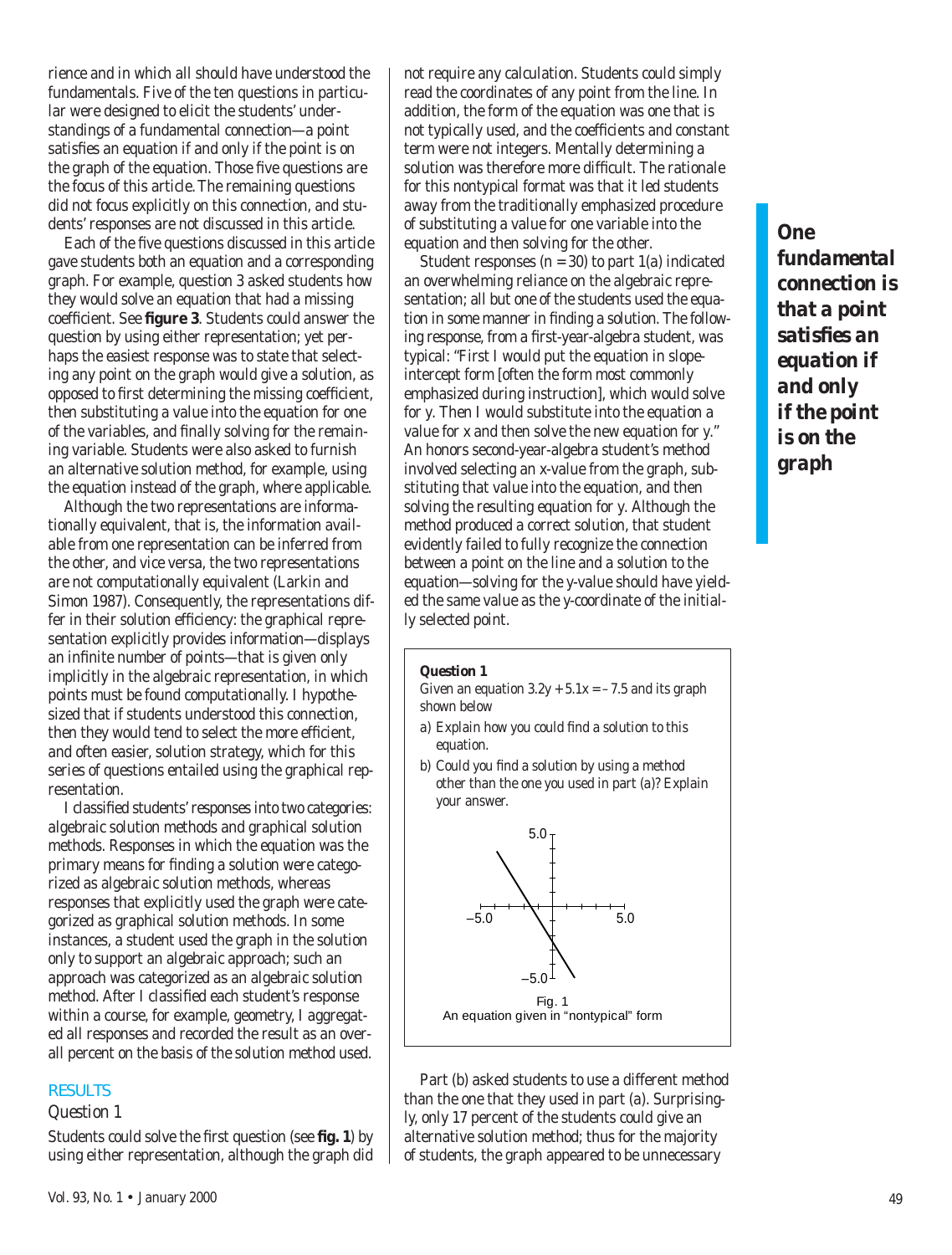or even irrelevant in finding a solution. Only three students suggested finding a solution by using the coordinates of any point on the line. The other two students who offered an alternative solution method but had not used a graphical approach suggested writing the equation in a form other than slope-intercept and then using this new equation to solve for *x* and *y*. Of those students who apparently could not think of another method, five left the question blank, ten responded no, and the remaining ten gave such inappropriate responses as the following, furnished by a second-year-algebra student: "You can use the addition/multiplication or substitution methods to find where the graph crosses the *x*-axis."

*Given the level of the students, the number of responses that did not make sense was alarming*

The failure of so many students to think of an alternative method suggested that many of them lacked a crucial connection concerning equations and graphs. However, in the students' defense for both parts (*a*) and (*b*), having nonintegral coefficients might have suggested to the students that they needed a level of precision that they could not attain by reading the coordinates of a point from the graph, and as a result, they did not perceive that a graphical solution method was valid. Perhaps even more alarming though, given the level of many of these students, was the number of responses that did not make any sense mathematically.

# *Question 2*

Thirty-eight students responded to the second question (see **fig. 2**)—a question that could also be solved using either representation; however, a graphical solution was easier. The previous question asked students how they might determine a solution in general, whereas a particular point was identified as a possible solution to this problem. In part (*a*), only 47 percent of the students responded that any point on the parabola would satisfy the equation. Typical responses included, "Yes. All points on a parabola are a solution to the equation," from a second-year-algebra student, and "Yes, all points on [the] parabola are solutions," from a geometry student. Other correct responses, categorized as using algebraic solution methods, included those from students who may have recognized the relationship between the equation and its graph but thought that they had to verify the coordinates of the point by substituting the coordinates into the equation.

Interestingly, a number of students who used this algebraic method responded that the point was not a solution because the approximate coordinate values that they selected did not satisfy the equation. Apparently, for these students, the fact that the point was on the parabola was not enough to convince them that it was indeed a solution. Other incorrect responses included those from students

#### *Question 2*

Given an equation  $y = x^2 - 2x - 1$  and its graph shown below

- *a*) Is the point shown by the arrow a solution to the equation? Explain your answer.
- *b*) If the value of *x* is approximately 2.5, what is the approximate value for *y?* Explain your answer.



who had evidently confused a process for determining the roots of a quadratic equation with the question posed; for example, one second-year-algebra student stated "No, because the solution would have to cross the *x*-axis, and it doesn't" and a firstyear-algebra student incorrectly factored the quadratic as  $(x - 2)(x + 1) = 0$  and answered "No, not part of quadratic equation."

Since less than half the students seemed to recognize the relationship between the graph and the equation in part (*a*), not surprisingly did only 11 percent of the students' responses for part (*b*) describe a method that used the graph. The majority of students substituted 2.5 into the equation to determine *y,* as opposed to reading an approximate *y*-coordinate directly from the graph. Three of the four students who actually used the graph were calculus students, whereas the fourth student, an honors second-year-algebra student, solved for *y* algebraically but then mentioned, "You can also look at the graph and estimate." Although the majority of students did not give responses indicating that the point is a solution because it is on the curve for part (*a*), the nature of the question may have led the students to believe that they needed to empirically verify the point as a solution. However, in part (*b*), assuming that the students would have been led to use the graph seemed just as reasonable, given that only an approximate value was required for an answer. An overwhelming majority of the students, including many of those who responded appropriately in part (*a*), still relied on an algebraic approach in finding the approximate *y*-value.

# *Question 3*

The third question (see **fig. 3**) was similar in design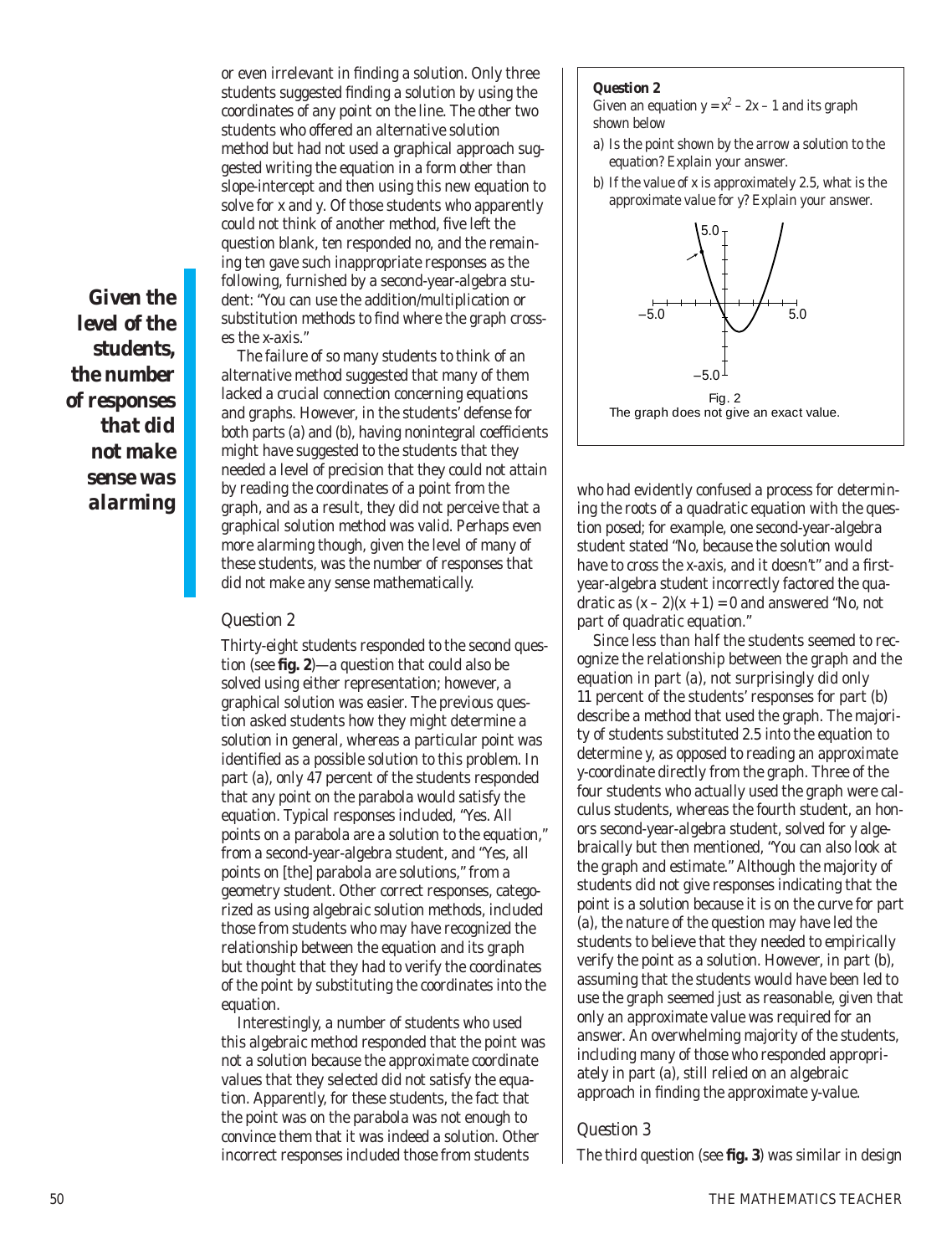to 1(*a*), but the coefficient of *x* was missing. This missing coefficient was irrelevant if a graphical method was used to solve the problem, but it was essential if the solution used an algebraic method. Only a fifth of the thirty-five students responded that finding a solution without the missing coefficient was possible, although the most obvious response was that the coordinates of any point on the graph would yield a solution. The following response from a precalculus student was representative of those from students who thought that solving the problem was possible: "Any point on the curve can solve the equation." Typical responses from students who thought that solving the problem was impossible included a first-year-algebra student's "No, you need all parts of the equation before finding a solution" and a response of "No, it is not possible to find a solution until you find the missing value" from a precalculus student. Evidently, the majority of students did not perceive that the graph had any relevant information that would directly contribute to finding a solution. Rather, students needed the equation to be complete to determine a solution. That result was not surprising, given the number of students who used an algebraic approach on the other questions.

## *Question 3*

The graph below represents the equation  $?x + 3y =$ 

- –6. We do not know the value of the coefficient of *x*.
- *a*) Is it possible to find a solution to the equation without the missing coefficient? Explain your answer.
- *b*) How could you find the missing coefficient? Explain your answer.



Students solved part (*b*) primarily in two ways: (1) rewriting the equation in slope-intercept form and using the slope found from the graph to find the missing coefficient; or (2) substituting an *x-*value and its corresponding *y-*value, both found from the graph, into the equation and solving for the missing coefficient. Seventy-five percent of the students

selected the former method, whereas only three students used the latter method. Other students described an incorrect method. Ironically, a number of students responded to part (*a*) by stating that finding a solution was impossible without the missing coefficient; however, these same students responded to part (*b*) by stating that using the graph would allow them to find the missing coefficient. In other words, these students could find the missing coefficient by either calculating the slope of the line a calculation that involved using the graph to identify two sets of ordered pairs, both of which were solutions—or selecting points from the graph points whose coordinates satisfied the equation—to substitute into the equation. Presumably, these students did not recognize that the procedures that they used relied on the fact that any point on a line is a solution to the equation of the line.

# *Question 4*

The fourth question (see **fig. 4**) required that students match one of three equations to a corresponding graph. The equations were in standard form rather than slope-intercept form, and both the *x*and *y*-intercepts of the given line were integers. I expected that the students would determine the correct equation of the line by using the relatively simple procedure of substituting the coordinates of the intercepts into each equation instead of the more lengthy procedure of converting each equation into slope-intercept form, using the graph to calculate the slope and to identify the *y*-intercept, and then comparing the slope and intercept with the corresponding parameters of the converted equations. However, seventeen students out of the nineteen used the latter procedure to arrive at a solu-

## *Question 4*

Given the equations  $6x + 3y = 6, -4x + 2y = 4$ , and  $-5x + 2y = 4$ 

*a*) Which equation is represented by the graph shown below?

*b*) Explain how you decided on your answer in part (*a*).



*The majority did not perceive that the graph had information that might help find a solution*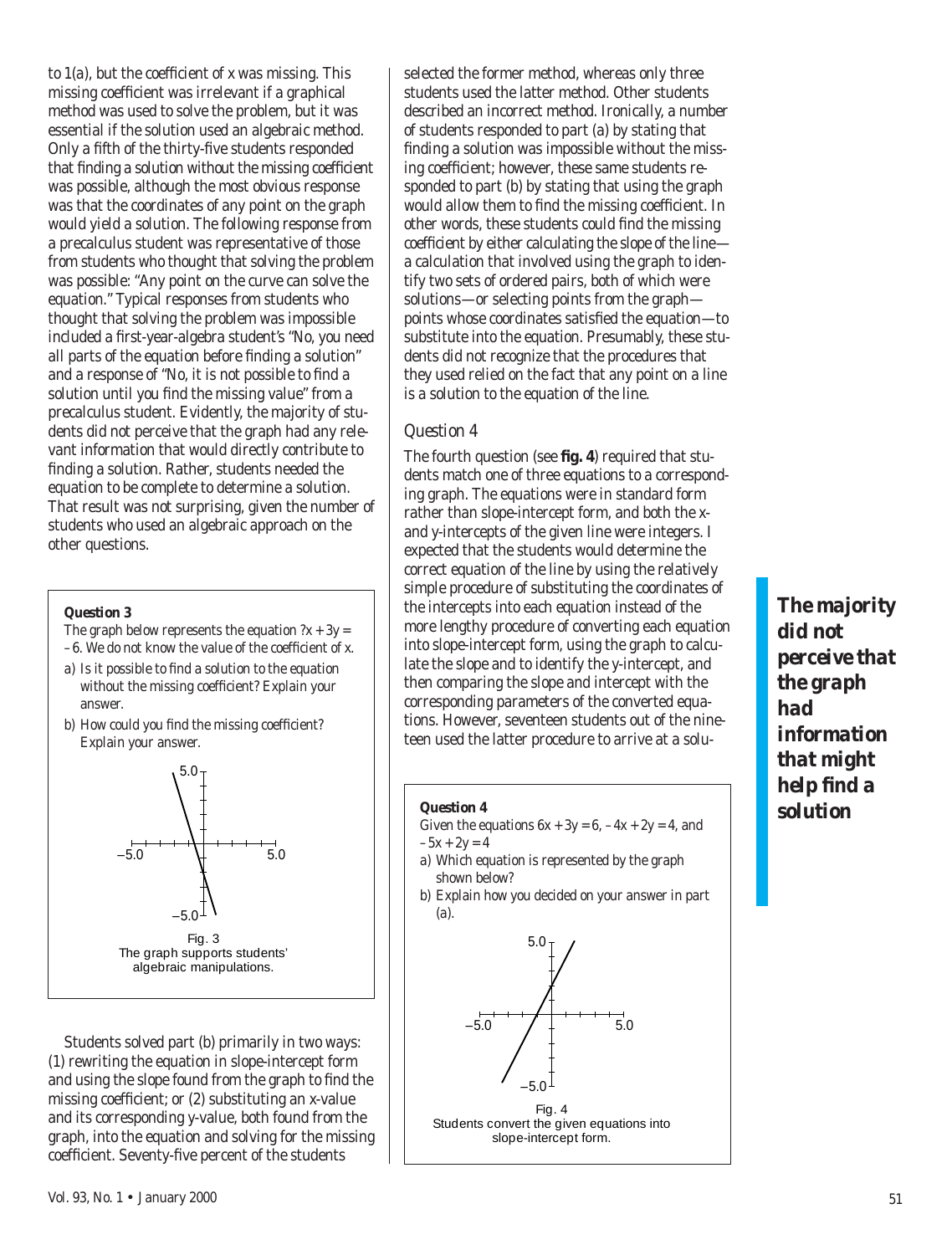tion. A typical response, from a precalculus student, was "I set the equations in  $y = mx + b$  form and then saw which equation matched the graph." The two students who did not convert the equation into slope-intercept form chose the former method: "I plotted [i.e., substituted] *x*-values on the graph into the equation and determined if the *y*-value was correct as compared with the graph," said a precalculus student. Again, much like students' responses to the other questions, students chose a more involved algebraic method over a somewhat less involved graphical method.

## *Question 5*

The equation in the last question (see **fig. 5**) was in slope-intercept form, the form with which the students were most familiar from both instruction and practice. They could find the correct answer either by substituting  $y = 9$  into the equation and solving for *x* or by reading the *x*-coordinate directly from the graph. In part (*a*), 70 percent of the twenty-two students solved the problem algebraically. Of those students, only 27 percent used the graph as their alternative solution method. Other students, also approaching part (*a*) algebraically, used alternative solution methods that were incomplete or incorrect. For example, a geometry student stated, "You can use the *y*-intercept or the slope of the line to find *x,*" and a first-year-algebra student commented that *x* could be found "by using the distance formula." In addition, all seven of the students who answered part (*a*) by using a graphical approach could suggest an alternative solution method—a method that used the equation.

*The questions encouraged a graphical approach, but responses showed reliance on algebraic methods*

#### *Question 5*

Given an equation  $y = 2x + 3$  and its graph shown below

- *a*) What is the value for *x* if  $y = 9$ ?
- *b*) Can you find the value for *x* in another way? Explain your answer.



#### DISCUSSION OF RESULTS

Many mathematics educators would consider these questions to be routine exercises, exercises that students should not have had any difficulty answering appropriately by using either representation. Accordingly, little instructional time, other than the initial introduction and subsequent practice in first-year algebra, is spent on the aforementioned connection. After students have been exposed to this connection, teachers generally assume that little or no review is needed (Schoenfeld, Smith, and Arcavi 1993). The findings of this study suggest otherwise. The results are particularly distressing considering that more than half the students tested were enrolled in second-year algebra and above—a population often thought to be representative of our best mathematics students.

The nature of the instruction that students receive, in both the representations that are emphasized and the kinds of translation tasks that are presented, may significantly contribute to the difficulties that many students have in connecting equations and graphs. In the former situation, difficulties are related to curricular and instructional emphases in secondary school mathematics. "The nature of the algebra curriculum is such that the problems we offer students are for the most part limited to those problems that can be readily solved within the framework of symbolic representations alone. As a result, visual representation is not perceived as necessary by most students when engaged in mathematics problem solving" (Yerushalmy and Schwartz 1993, 43). The data certainly seem to support this conclusion: the questions in the study were designed to encourage a graphical solution method, but the students' responses illustrated an overwhelming reliance on algebraic solution methods, often at the expense of, and with apparent unawareness of, a simpler graphical solution method. Further, many students seemed to perceive that the graph was unnecessary or that it served only to support their algebraic solution methods rather than be a means to a solution in and of itself.

In addition, many students seem to have developed a ritualistic procedure for solving problems of the type presented in this study. Traditionally, beginning in first-year algebra, students are introduced to the slope-intercept form of an equation, and it remains the predominant form throughout their work with linear functions. In fact, when equations are given in a different form, students are often instructed to change them into slopeintercept form. This tendency was certainly evident in a majority of students' responses to several of the questions—for example, 1, 3, and 4—questions that should have led students away from an algebraic solution method. Even in their successful use